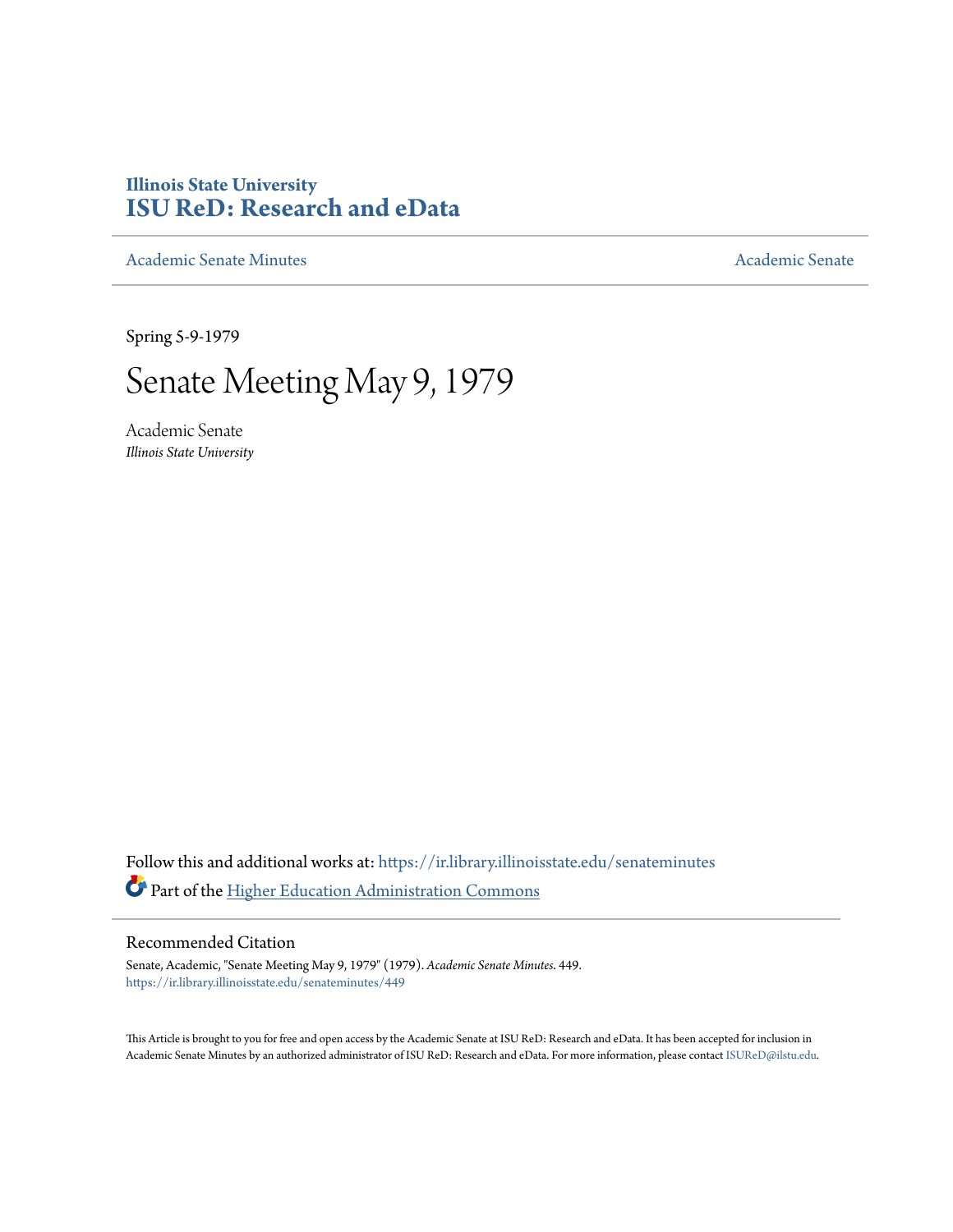ACADEMIC SENATE MINUTES (Not approved by the Academic Senate)

May 9, 1979 Volume X, No. 16

Contents SHUMAN STANLEY OFC  $V$  P FOR BUSINESS  $E$  FINANCE

Call to Order

Roll Call

Approval of Minutes of March 7, 1979 and March 21, 1979

Chairperson's Remarks

Vice-Chairperson's Remarks

Administrators' Remarks

Student Body President's Remarks

Proposal to Separate Entertainment & Forum Committee from Senate 3.29.79.1

Request for Approval to Change Undergraduate Degree Designation in Business Education 4.11.79.2

Request that Faculty Representatives on External Committees be confined to Full-time Teaching-Research Faculty 4.5.79.1

\*Basic Skills Recommendation 4.11.79.1

Committee Reports Communications Adjournment

\*appendix

Meetings of the Academic Senate are open to members of the University Community. Persons attending the meetings may participate in discussion with the consent of the Senate.

Persons desiring to bring items to the attention of the Senate may do so by contacting any member of the Senate.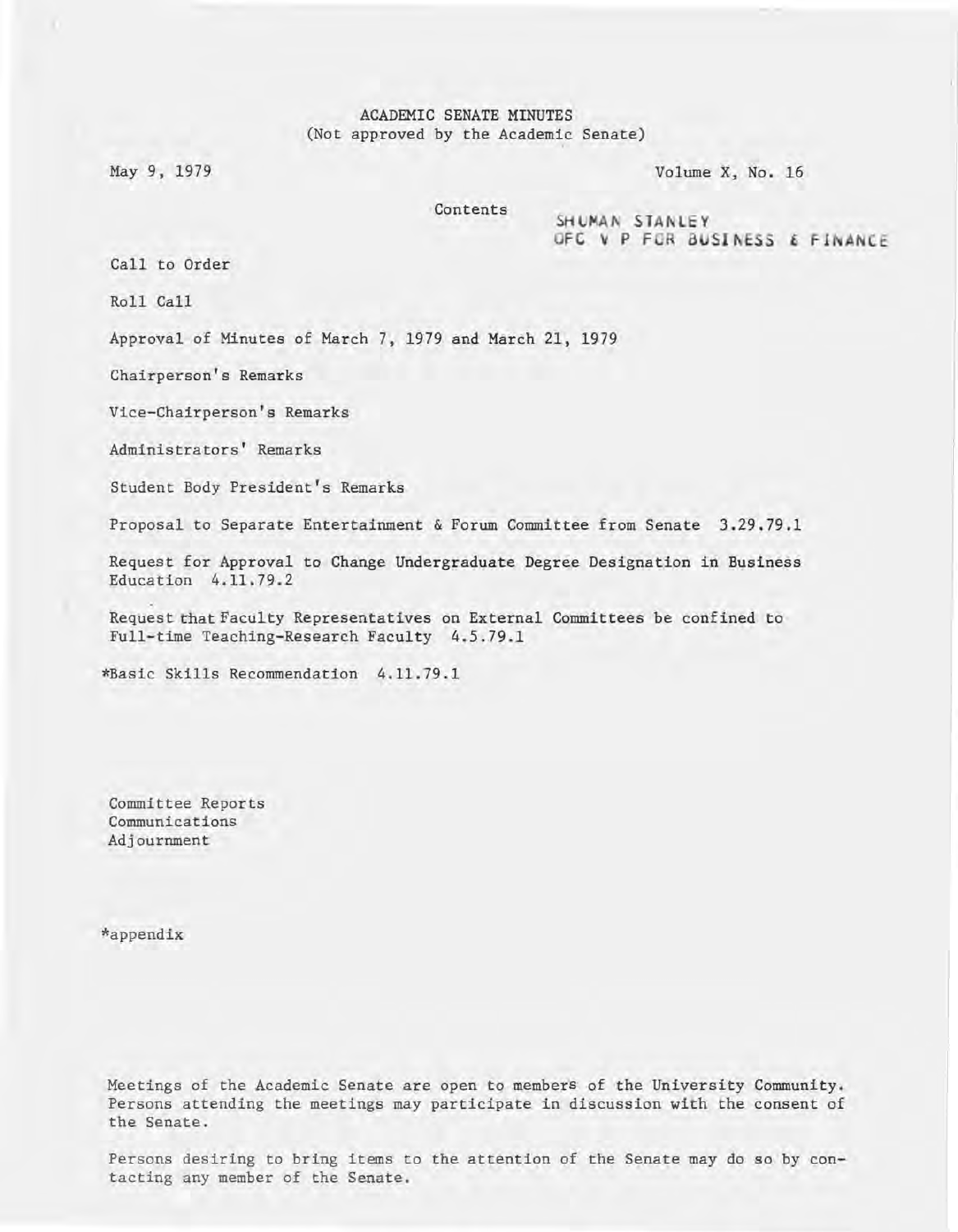#### ACADEMIC SENATE MINUTES (Not approved by the Academic Senate)

May 9, 1979 Volume X, No. 16

#### Call to Order

The meeting of the Academic Senate was called to order by Chairperson Cohen at 7:00 p.m.

#### Roll Call

The roll was called by Secretary Kohn and a quorum was declared present.

#### Approval of Minutes of March 7, 1979 and March 21, 1979.

X,169 A motion (Koehler/Madore) to approve these minutes was made and passed.

> Mr. Shulman presented the following Sense of the Senate resolution (seconded by Boaz):

> "Whereas, Professor James Horner performed superbly as our chief academic officer in his role as Provost and Vice-President for Academic Affairs, and, Whereas, Professor Horner has contributed immensely to the improvement of academic standards at Illinois State University and has created a climate for the attainment of higher academic standards,

Be it resolved that the Academic Senate gratefully acknowledges Professor Horner's contribution and wishes him well in his future endeavors."

The resolution was adopted unanimously and by acclamation.

#### Chairperson's Remarks

Mr. Cohen announced that John Boaz, Information Science, had consented to be Parliamentarian. Mr. Cohen explained that because of lack of air conditioning in Stevenson Hall, this meeting was being held in the Old Main room in the University Union. The Senate would have to pay a small fee for the set up of this meeting. Mr. Cohen announced that to oversee the text-book situation, several members of the Ad Hoc Committee had consented to serve on a revived committee. These are: Mike Shelly, Leonard Schmaltz and Andy Morrison.

#### Vice-Chairperson's Remarks

Mr. Fulton advised all the student senators to visit the Senate office or call in their summer addresses so that they will receive Senate materials during the summer. He announced that the screenings for the external committee vacancies were not complete and an official list would be presented shortly. There were still some vacancies to be filled and these would be taken care of as soon as possible after the summer.

#### Administrators' Remarks

President Watkins discussed the 7 percent salary increase and said it would provide us with \$2,380,000 additional to the personal services money available to the University. Other projects seemed to be above the Governor's budget.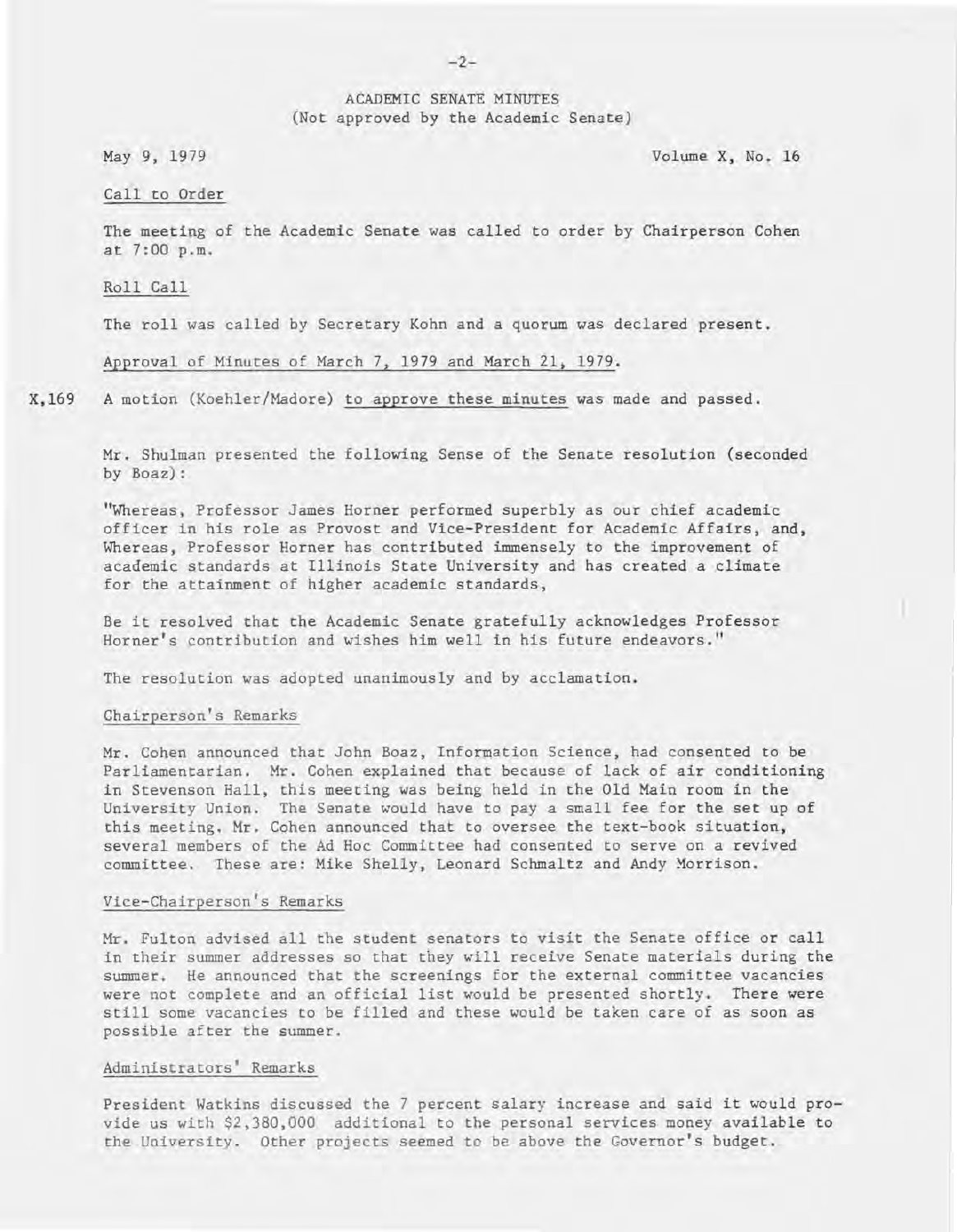Mr. Watkins also mentioned that there was some concern about House Bill 700, the Bill that would tax shelter the 8 percent employee contributions to SURS.

Provost Horner expressed appreciation to the senate members for the Sense of the Senate resolution earlier in the evening.

Student Body President's Remarks

Ms. Voorhees announced that Kevin Conlon had been chosen as the student regent and Linda Kingman as the Normal Town liaison for this year.

ACTION ITEMS:

Proposal to Separate Entertainment & Forum Committee from Senate 3.29.79.1

This item was withdrawn at the request of the Student Affairs Committee.

Request for Approval to Change Undergraduate Degree Designation in Business Education 4.11.79.2

X,170 Mr. Austensen presented this item. A motion (Austensen/Henriksen) to Change Undergraduate Degree Designation in Business Education was made and approved.

Request that Faculty Representatives on External Committees be confined to Full-Time Teaching-Research Faculty 4.5.79.1

Mr. Kohn presented this item for the old Rules Committee. Mr. Shulman expressed concern that this might keep outstanding individuals with expertise from serving on very important committees. Mr. Kohn explained that the proposal dealt with standing committees which should be staffed by full time teaching-faculty. A motion (Kohn/Young) to approve the proposal passed with one negative vote.

Basic Skills Recommendation

Mr. Austensen presented this document that had the unanimous support of the Academic Affairs Committee. He explained the rationale for this recommendation. A large variety of people had had input. There had been quite a bit of discussion. Many individuals in the room had presented their ideas in previous meetings of the committee and also during the discussion at the information session of the Senate. As a result of numerous suggestions, many changes had been made in the proposal and it was the consensus of the Academic Affairs Committee that it should be approved as it now reads. A motion (Austensen/Sanders) to approve this proposal

X,172

X,171

was made. Ms. Voorhees commented that the meetings of the original committee on Basic Skills

had not been widely enough advertised and that there had been no student representatives on the Basic Skills Committee at that time.

Mr. Horner remarked that he had announced the formation of the Basic Skills Committee in the fall of 1977, that open hearings had been held, that meetings had been announced and that notices had been sent to student leaders, faculty, administrators, etc. Many responses had been received. Members of the community had also been contacted. There had been further input after the preliminary report was issued by the Ad Hoc Committee. The present document was the result of more than two years of discourse on this campus and deserved to be adopted.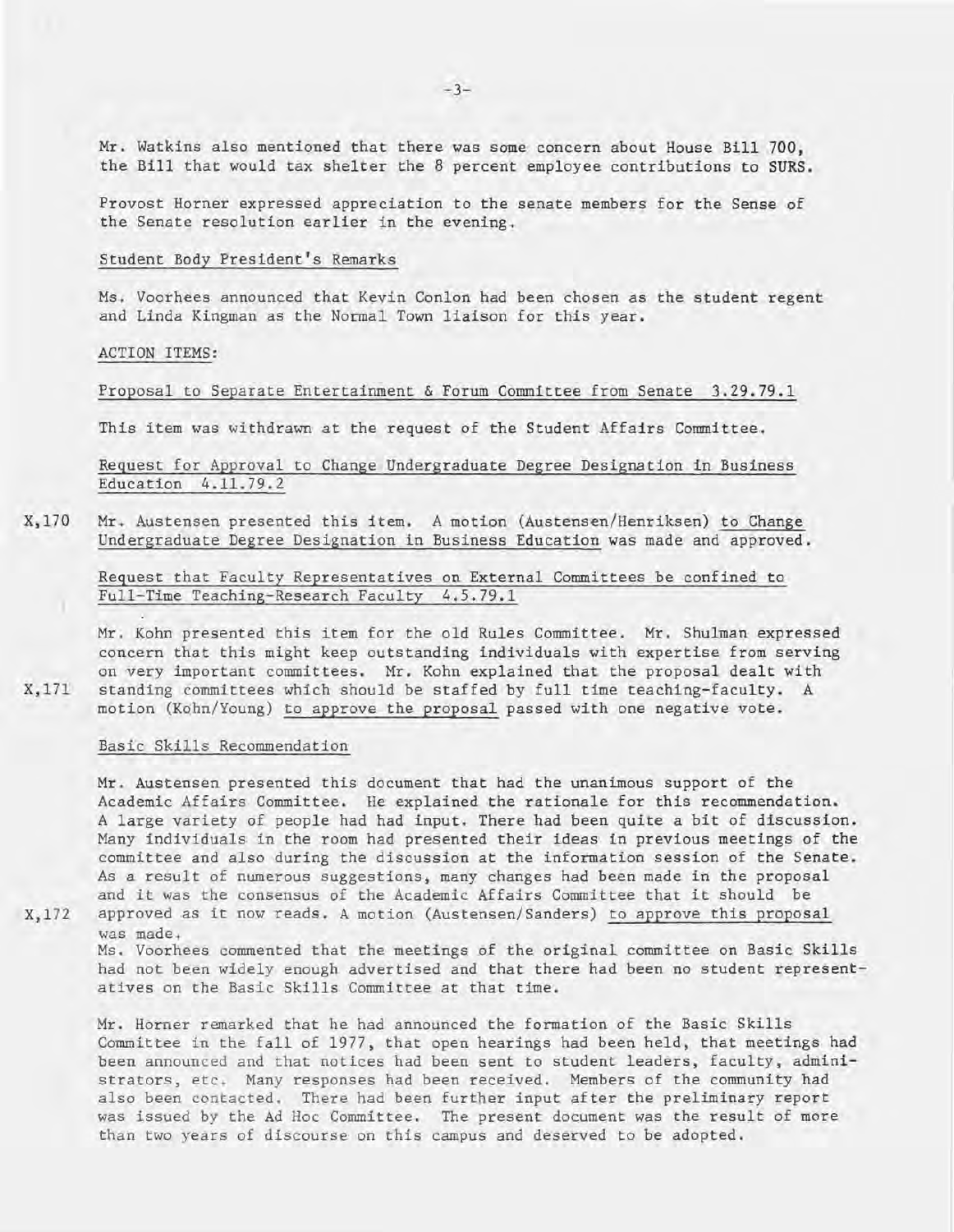Mr. Henriksen felt there would be an adverse effect on enrollment if this policy were to be implemented at this time. Mr. Shulman remarked that the proposed policy would improve the quality of our graduates and would therefore make I.S.U. more attractive to prospective students.

Mr. Conlon said action on the proposal should be postponed to give people more time to study the ramifications. The students on the Student Affairs Committee had had only two meetings on this issue. Mr. Miller pointed out that when last year's Academic Affairs Committee studied the matter at length, three students were actively involved.

Ms. Voorhees asked what could be done if later on there was a decline in the minority enrollment as a direct result of this recommendation? Mr. Cohen answered that a future Senate would have to deal with that problem. Mr. Horner explained that the university had a goal of minority population.

Mr. Watkins said throughout his administrative career he had been concerned about this matter. If he felt that this policy would close doors rather than provide more help for more people,he would not be in favor of this policy. The President said under the current proposal, all the services for the students who needed special assistance would be put in one place.

Mr. Morrison proposed and Mr. Fulton seconded the following amendment: as the conclusion to 1.4 add "and student population." There was discussion and by a hand vote of 17 yes and 21 no, the amendment failed.

Mr. Watkins said at present we are not making any kind of correlated effort at all and that we must coordinate all the helping services for students. If they are having particular problems in any area, they should be able to know exactly where to go to get help. We needed correlation of what we could offer students at the present time together with what we will be able to offer them later.

Mr. Horner suggested that throughout the document the word "remedial" be changed to "special assistance". This was accepted as a friendly amendment.

- X,173 Ms. Ginnis proposed and Mr. Schechtman seconded the following motion: "Prior to final implementation of the Basic Skills document, the recommendation regarding the Division of Student Academic Services together with its budgetary implications must be specifically approved by the Academic Senate." After much discussion, this motion failed.
- X,174 Mr. Cahill made a motion to separate 1.6 from the rest of the proposal, seconded by Mr. Annalora. The motion failed.
- *X,17S*  Mr. Henriksen made a motion to delete Academic Advisement from the proposal, seconded by Ms. Voorhees. The motion failed.

A roll call vote on the main motion was requested. The main motion was approved 34 to 9.

Committee Reports:

#### Administrative Affairs Committee

Mr. Tuttle announced there would be no summer meetings of this committee.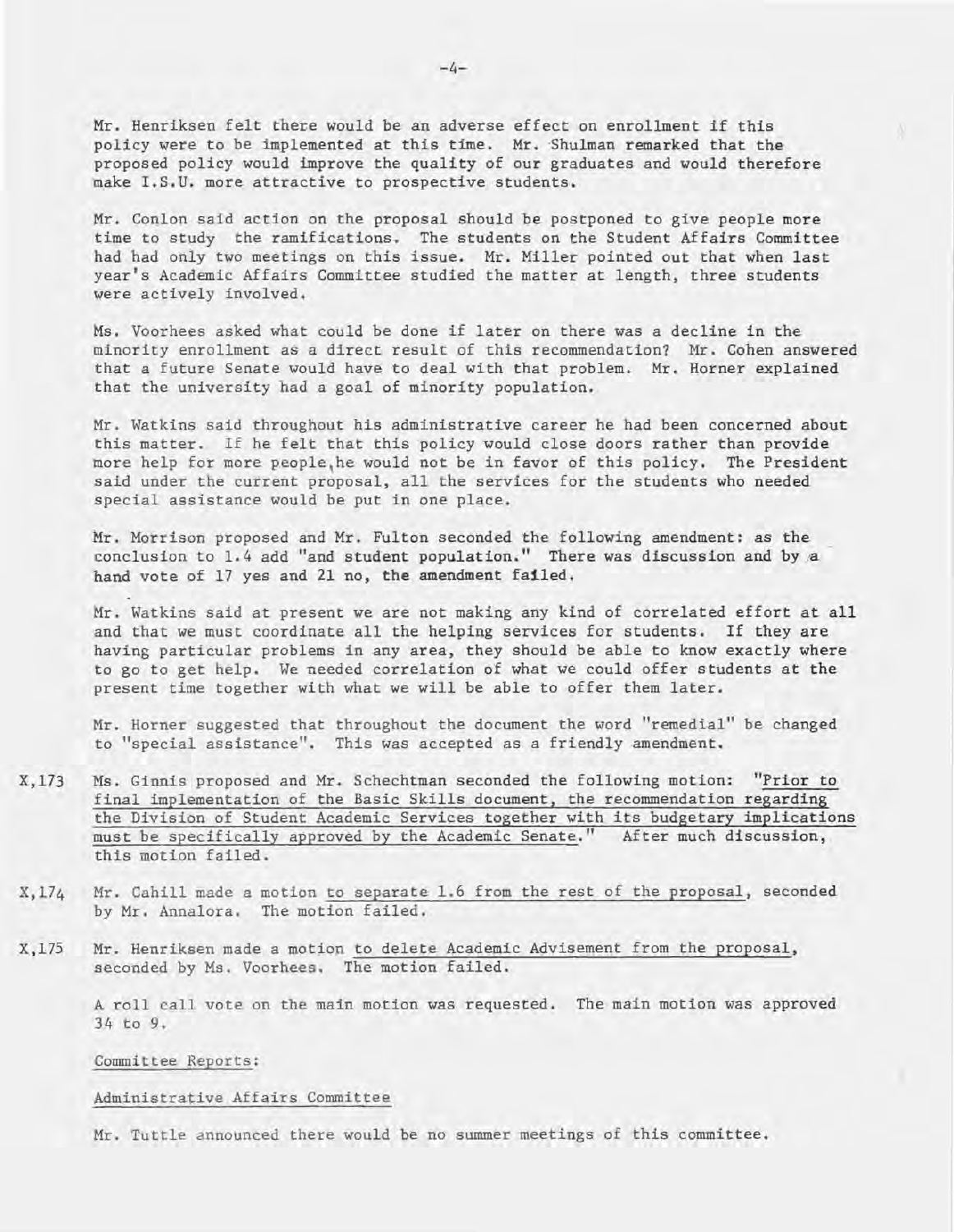Budget Committee

No report.

Faculty Affairs Committee

No report.

JUAC

There will be a meeting on May 16 at 7:00 p.m., place to be announced at a later date.

#### Rules Committee

No report.

#### Student Affairs Committee

Mr. Turnbull remarked that the Student Affairs Committee would be announcing a meeting later when there would be discussion of the proposal to separate Entertainment, Forum and University/Union from the jurisdiction of the Academic Senate.

#### Communications

Ms. Ritch commented on the fact that no woman had been placed on the Provost Search Committee.

# Adjournment

X,176 A motion (Turnbull/Madore) to adjourn was made and approved at 9:10 p.m.

For the Academic Senate,

Walter Kohn, Secretary

IC:WK:c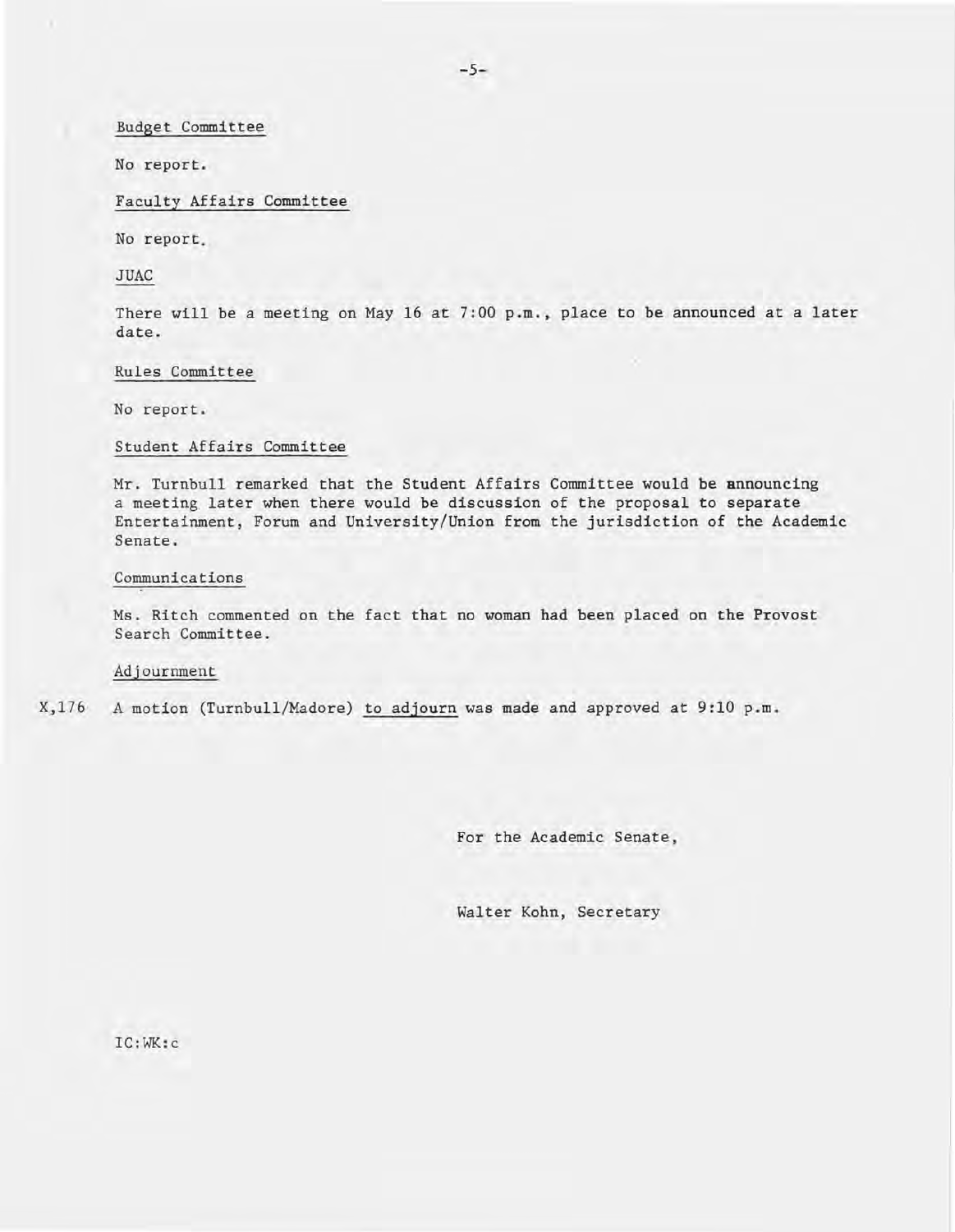**\_6**Date: May 9, 1979 **Volume X** No. 16

 $\mathcal{L}$  .

 $\mathcal{A}=\frac{1}{2}$ 

| NAME                  |                                           | <b>VOTE</b>         |                            |                                 |             |               |             |             | VOICE VOTE            |              |             |
|-----------------------|-------------------------------------------|---------------------|----------------------------|---------------------------------|-------------|---------------|-------------|-------------|-----------------------|--------------|-------------|
|                       | ATTEN-<br>DANCE                           | Motion<br>$\pm$ 172 | Motion<br>$\boldsymbol{z}$ | <b>Notion</b><br>$\overline{z}$ | Motion<br>괖 | :!otion<br>÷. | Motion<br>ä | Motion<br>쓘 | Motion   Y ! N<br>No. |              |             |
| Amster                | A                                         |                     |                            |                                 |             |               |             |             | 169                   | $\mathbf{x}$ |             |
| Annalora              | $\, {\bf P}$                              | yes                 |                            |                                 |             |               |             |             | 170                   | $\mathbf{x}$ |             |
| Austensen             | $\overline{\text{P}}$                     | yes                 |                            |                                 |             |               |             |             | 171                   | $\mathbf{x}$ |             |
| Belshe                | $\overline{P}$                            | yes                 |                            |                                 |             |               |             |             | 172                   |              | rollcall    |
| Boaz                  | $\, {\bf P}$                              | yes                 |                            |                                 |             |               |             |             | 173                   |              | $\mathbf x$ |
| Brown                 | $\overline{\mathbf{P}}$                   | yes                 |                            | $\sim$                          |             |               |             |             | 174                   |              | $\mathbf x$ |
| Cahill                | $\overline{P}$                            | no                  |                            |                                 |             |               |             |             | 175                   |              | x           |
| Carey                 | A                                         |                     |                            |                                 |             |               |             |             | 176                   | $\mathbf x$  |             |
| Coats                 | P                                         | yes                 |                            |                                 |             |               |             |             |                       |              |             |
| Cohen                 | $\overline{\text{P}}$                     | yes                 |                            |                                 |             |               |             |             |                       |              |             |
| Conlon                | $\overline{P}$                            | no                  |                            |                                 |             |               |             |             |                       |              |             |
| Filer                 | ${\bf P}$                                 | yes                 |                            |                                 |             |               |             |             |                       |              |             |
| Friedberg             | $\overline{P}$                            | yes                 |                            |                                 |             |               |             |             |                       |              |             |
| Friedhoff             | $\overline{\mathbb{P}}$                   | yes                 |                            |                                 |             |               |             |             |                       |              |             |
|                       | p                                         | no                  |                            |                                 |             |               |             |             |                       |              |             |
| Fulton<br>Bover       | $\, {\bf p}$                              |                     |                            |                                 |             |               |             |             |                       |              |             |
| Ginnis                | $\overline{P}$                            | yes<br>no           |                            |                                 |             |               |             |             |                       |              |             |
| Grever                | $\overline{P}$                            | yes                 |                            |                                 |             |               |             |             |                       |              |             |
| Gschwendtner          |                                           |                     |                            |                                 |             |               |             |             |                       |              |             |
|                       | $\,$ A                                    |                     |                            |                                 |             |               |             |             |                       |              |             |
| Hemenway<br>Henriksen | $\,$ A                                    | yes                 |                            |                                 |             |               |             |             |                       |              |             |
| Hirt<br>$\mathcal{L}$ | p                                         | no<br>yes           |                            |                                 |             |               |             |             |                       |              |             |
|                       | $\, {\bf p}$                              | yes                 |                            |                                 |             |               |             |             | 13                    |              |             |
| Horner                | $\, {\bf p}$                              | yes.                |                            |                                 |             |               |             |             |                       |              |             |
| Jackson               | $\overline{\mathrm{P}}$<br>$\overline{P}$ |                     |                            |                                 |             |               |             |             |                       |              |             |
| Kennedy.              |                                           | ves                 |                            |                                 |             |               |             |             |                       |              |             |
| Kern                  | $\, {\bf P}$                              | ves                 |                            |                                 |             |               |             |             |                       |              |             |
| Koehler               | $\, {\bf P}$                              | yes                 |                            |                                 |             |               |             |             | Л                     |              |             |
| Kehn                  | $\, {\rm P}$                              | ves                 |                            |                                 |             |               |             |             | Ш                     |              |             |
| Koules                | A                                         |                     |                            |                                 |             |               |             |             | İΗ                    |              |             |
| Kuhn                  | P                                         | ves                 |                            |                                 |             |               |             |             | B                     |              |             |
| Maddox                | P                                         | $'$ no              |                            |                                 |             |               |             |             | $1 - 1$               |              |             |
| Madore                | P                                         | <i>i</i> ves        |                            |                                 |             |               |             |             | Ti!                   |              |             |
| McCarthy              | H.<br>P                                   | ves                 |                            |                                 |             |               |             |             |                       |              |             |
| Willer                | $\, {\bf P}$                              | ves <sup>'</sup>    |                            |                                 |             |               |             |             |                       |              |             |
| Morrison              | P.<br>÷.                                  | ves                 |                            |                                 |             |               |             |             |                       |              |             |
| Price                 | P<br>$\mathbf{r}$                         | ves                 | ×                          |                                 |             |               |             |             | 91                    |              |             |
| Raus                  | P                                         | ves                 |                            |                                 |             |               |             |             |                       |              |             |
| Ritch                 | P                                         | ves                 |                            |                                 |             |               |             |             |                       |              |             |
| Roberts               | P                                         | no                  |                            |                                 |             |               |             |             | $\mathcal{X}$         |              |             |
| Sanders               | P                                         | ves                 |                            |                                 |             |               |             |             | $n^{2}$               |              |             |
| Schechtman            | P                                         | no                  |                            |                                 |             |               |             |             | ٠H                    |              |             |
| Schwalz               | $\overline{\Gamma}$                       | ves                 |                            |                                 |             |               |             |             | 111                   |              |             |
| Segler                | ex.                                       | $+1$                |                            |                                 |             |               |             |             | Ш                     |              |             |
| Shultan               | P                                         | I l yes             |                            |                                 |             |               |             |             | $\mathbf{u}$          |              |             |
| Sims                  | À                                         | $\mathbf{i}$        |                            |                                 |             |               |             |             |                       |              |             |
| Purnbull              | Þ                                         | ves!                |                            |                                 |             |               |             |             |                       |              |             |
| Tubble                | P                                         | ves!                |                            |                                 |             |               |             |             |                       |              |             |
| Worrhees              | P                                         | nc                  | $\mathbf{r}$               |                                 |             |               |             |             |                       |              |             |
| Watkins               | Þ                                         | ves                 |                            |                                 |             |               |             |             |                       |              |             |
|                       |                                           |                     |                            |                                 |             |               |             |             |                       |              |             |

Example the diste  $\frac{p}{34}$  yes  $\frac{y \text{es}}{9 \text{ no}}$   $\frac{y \text{es}}{9 \text{ no}}$   $\frac{y \text{es}}{9 \text{ no}}$   $\frac{y \text{es}}{9 \text{ no}}$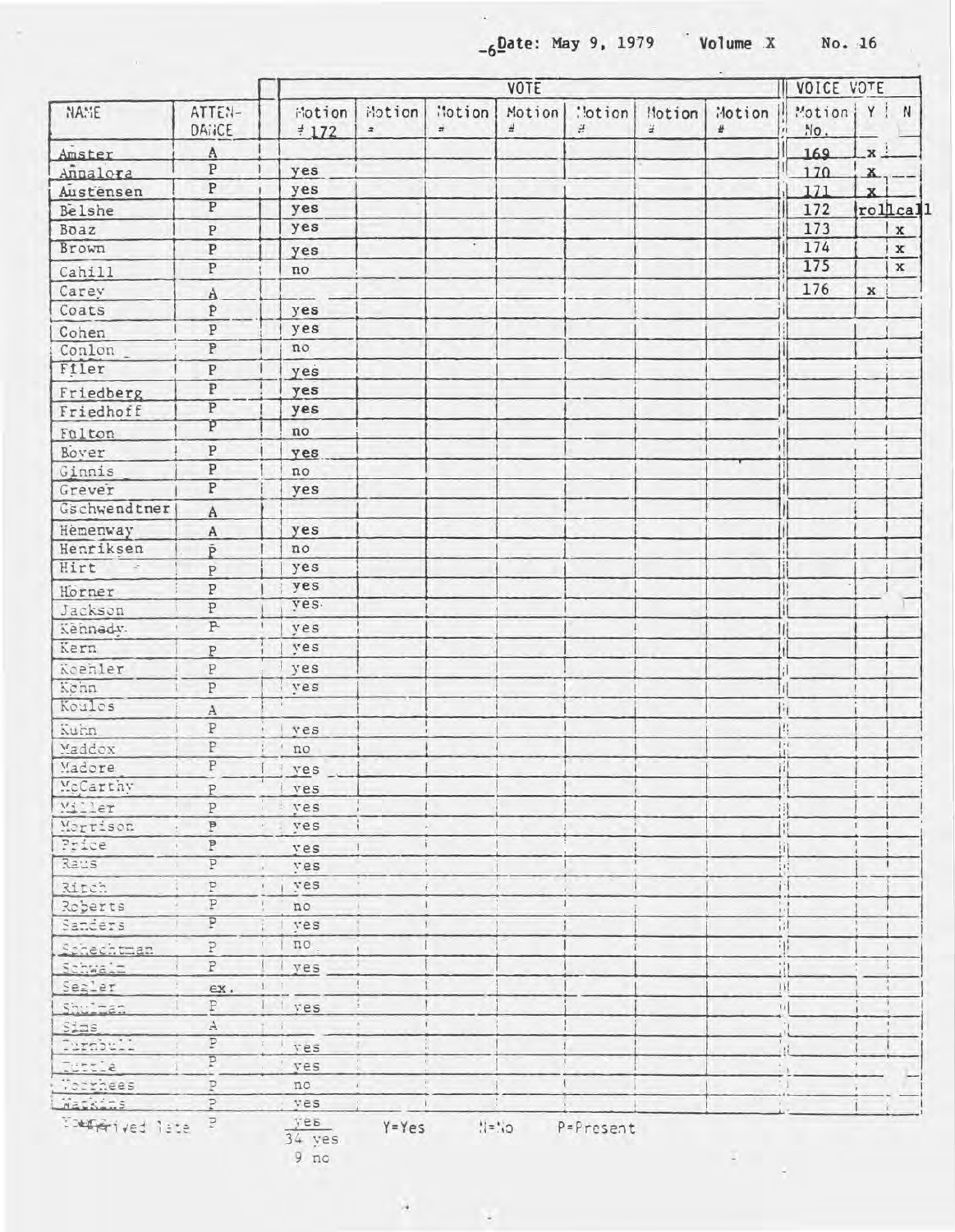Recommendations for the Reduction of Deficiencies in the Basic Skills

# Academic Affairs Committee May 4, 1979

**1.1** Revise the admission policy tor entering freshmen, effective fall 1980, as follows:

Regular admission will be granted to applicants who score two points above the average ACT score (or the equivalent SAT) of college-bound high school students in the State of Illinois (currently an ACT of 20), or who meet one of the following criteria:

- a) Rank in the highest quarter (75th percentile and up) of their high school class, or
- b) Rank in the next quarter (from 50th to 74th percentile) of their high school class and have a minimum score on either the ACT or the SAT which is equivalent to a score that has been determined to provide a 50/50 chance of achieving a 2.00 GPA at Illinois State at the end of the first semester of coursework (currently an ACT of 12), or
- c) Rank in the next quarter (from 25th to 49th percentile) of their high school class and have a composite standard score on the ACT or the SAT which is equivalent to an upper-half ranking of college-bound high school gradunting students in the State of Illinois (currently an ACT of 18).
- d) Students not meeting one of the above criteria may be admitted through the special opportunity admissions policy  $(1.3)$ .

In addition, effective fall 1982, all regularly admitted students must show evidence of 1) demonstrated competence in English language and computational skills and/or 2) successful completion of at least three years of high school English and one year of high school algebra.

The academic standards for admission of Illinois residents and non-residents are identical. Students returning to the University after a lapse of one semester or more must apply for readmission through the Office of Admissions and Records. A student who has been dro pped for poor scholarship from Illinois State must clear this status with the Office of the Dean of Undergraduate Instruction before readmission is granted.

1.2 Revise the admission policy for transfer students, effective fa 11 1 980, a s *Eo* 110 ws :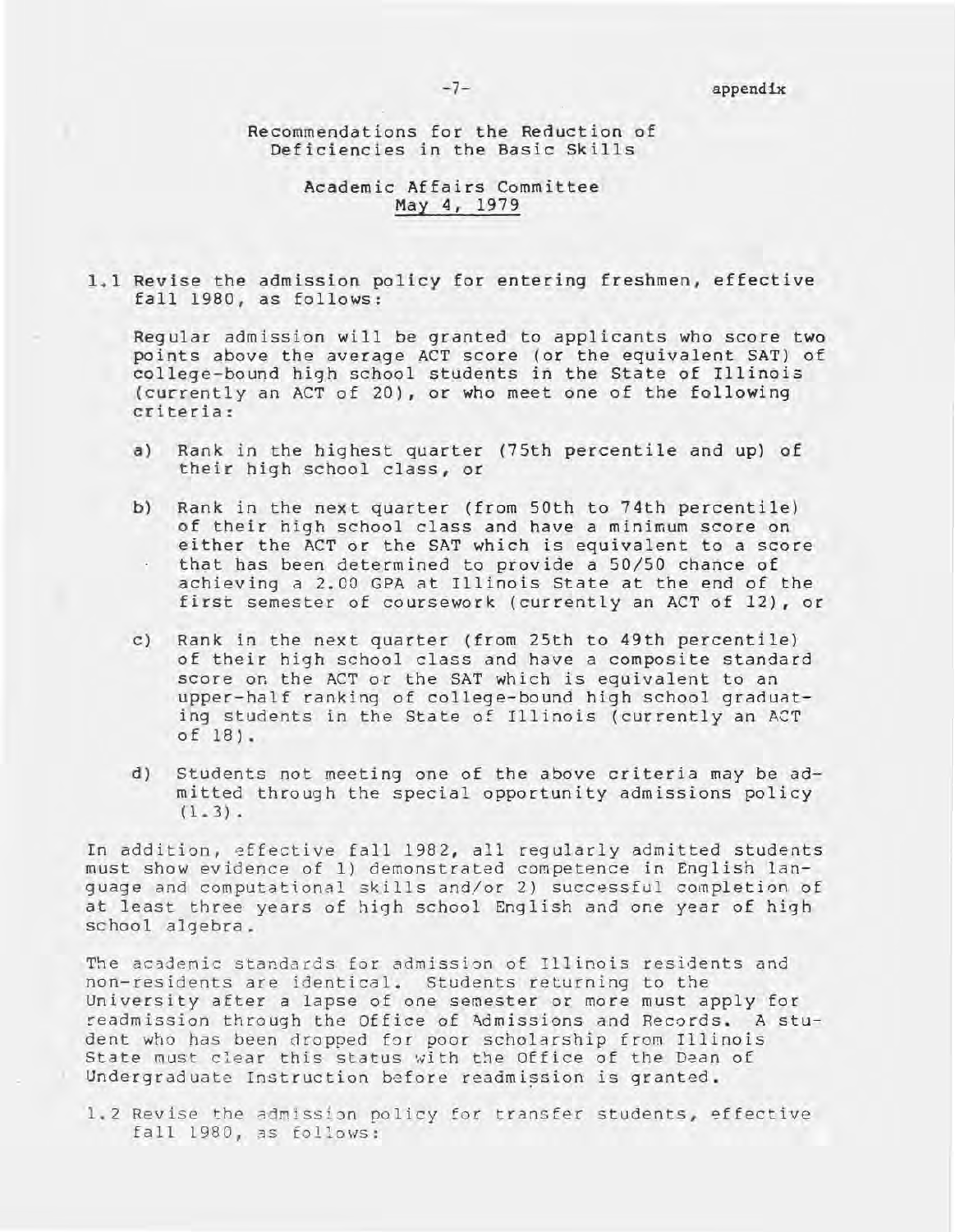- a) Transfer students must present an overall *"C"* average for all college work completed, and the most recent transcript from the last school attended (full and/or part time) must show a statement of "Good Standing."
- b) Transfer students with fewer than 30 semester hours are required to meet both the high school requirement as specified in 1.1 above and the transfer requirement (1.2a).
- c) Former ISU students currently enrolled at other institutions or who have completed coursework at other institutions and who desire to return must also meet the transfer admission requirements.

In addition, effective fall 1982, all applicants must show evidence of demonstrated competence in English language and computational skills.

- 1.3 Revise the special opportunity admission policy, effective fall 1980, as follows:
	- a) Waiver of basic admission policy may be granted for new freshman applicants of lesser qualifications for experimental or special programs (Summer Opportunity for Freshmen, High Potential Student, Athletic, Talent, Veterans, General Educational Development, and Unclassified) .
	- b) The number of special opportunity admissions for each year is limited to no more than ten percent of the previous year's total entering Freshman admissions.
	- c) The number of entering freshmen that may be admitted who do not meet the minimum criteria for admission should be consistent with the resources made available for intensive and extensive assistance as provided by the proposed Division of Student Academic Services (See recommendation 1.6 below).
- 1.4 In implementation of these admissions standards, the administration is directed to heed the advice of the 1978 North Central Association Evaluation Team Report: "it is very im-portant to ... the University that the review of admissions portant to . . . the University that the review of admissions standards currently in progress does not have as one of its consequences a reduction in the minority student population." special assistance
- 1.5 Continue to offer remedial courses (courses which prepare students for college level work and which yield credit not applicable toward the 120 hours required for graduation) in English and in mathematics as necessary as experimental (189) courses, with no restriction on the number of times they may be offered as '89 offerings. Addition and the settled choices may be offered only with the approval of the Council on University Studies. The University should support remedial courses only to the extent that basic skills are developed.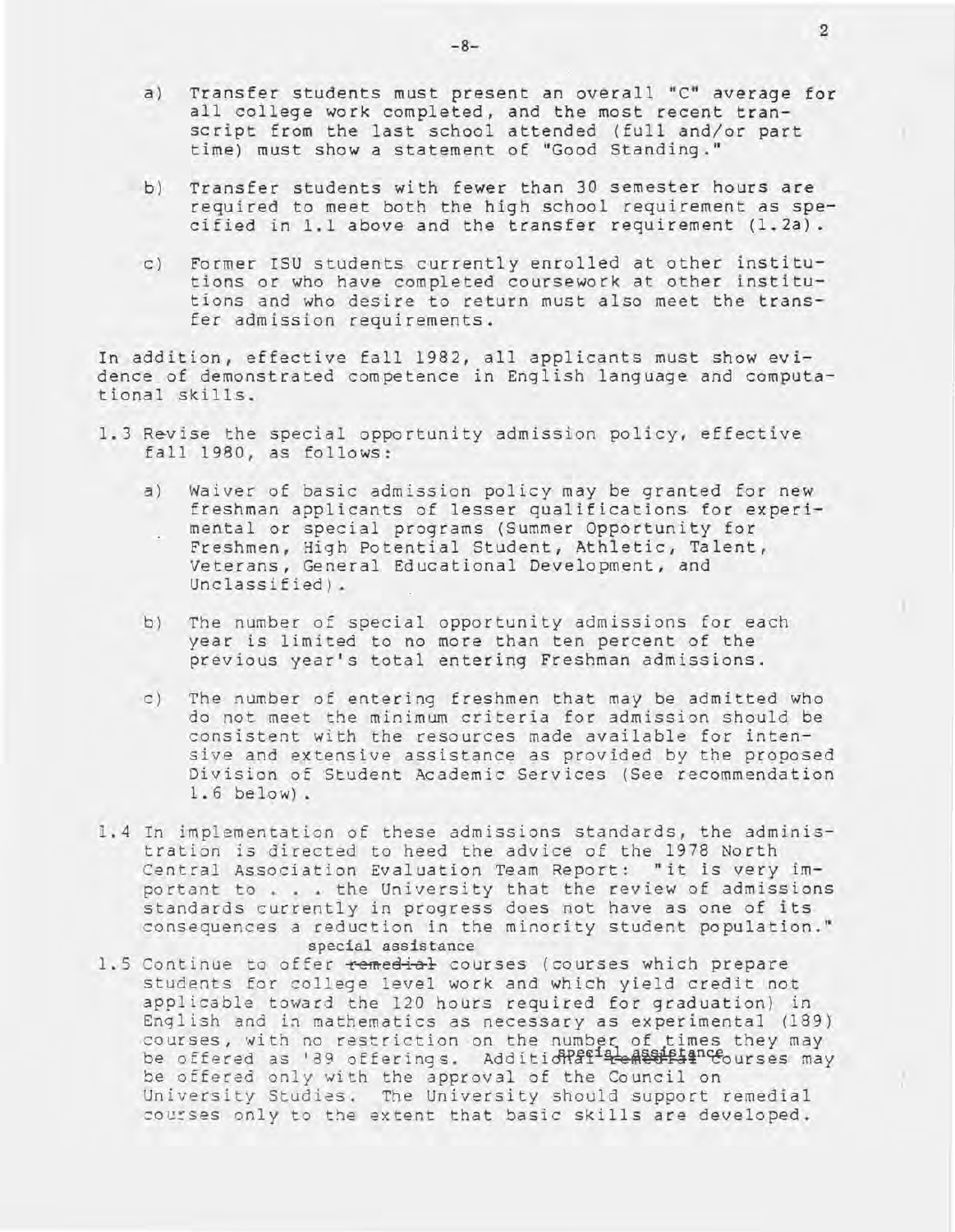- 1.6 Create a Division of Student Academic Services which includes the following services and/or existing Centers/Programs: the Mathematics Center; Writing Center; Reading-Study Skills Center; the HPS Program; SOF (Summer opportunity for Freshmen); Academic Advisement Center (contingent upon the report of the Academic Advisement Review Committee) and other relevant services as deemed appropriate and/or necessary. (It should be noted that the Reading-Study Skills Center does not directly teach reading skills. The job of teaching com
	- a) Division Purpose: The division should provide a full system of academic support services to all students of Illinois State University.

the Center.)

 $\sim$ 

pensatory reading will need to be examined by the Director of

- 1 ) Instructional assistance in communication and computational skills, academic advising, and counseling should be available to students who need assistance to improve their proficiency in these skills. Assistance could take the form of tutoring, learning modules, CAl, or other forms of small group or individualized instruction.
- 2) English and mathematics will continue to offer developmentaPPFLAL all if tangers in communication and computational skills for academically disadvantaged students who will be identified by a battery of tests, which will be administered to entering freshmen and transfer students by staff of the Division. Students who are deficient in communication or computational skills should be required to successfully complete a compensatory course, which will yield credit not applicable toward the 120 hours required for graduation. Such credit will be assigned to the departments offering the courses. Credit hours generated by courses should be provided through tutoring, learning modules, CAl, and other forms of small group of individualized instruction. Support in the form of academic advising and counseling will be provided by the Division.
- b) Staff of the Division: The Division should have a full time director and additional faculty, professional technical staff, (including counseling center staff), and peer tutors. Faculty assigned to the Division, or to compensatory courses should hold rank in an academic department and should be appointed by the director of the Division and the DFSC of the appropriate academic department. A proposal describing procedures for selecting faculty and staff should be developed by the director of the Division and the chairpersons of English and mathematics, and other administrative unit heads.